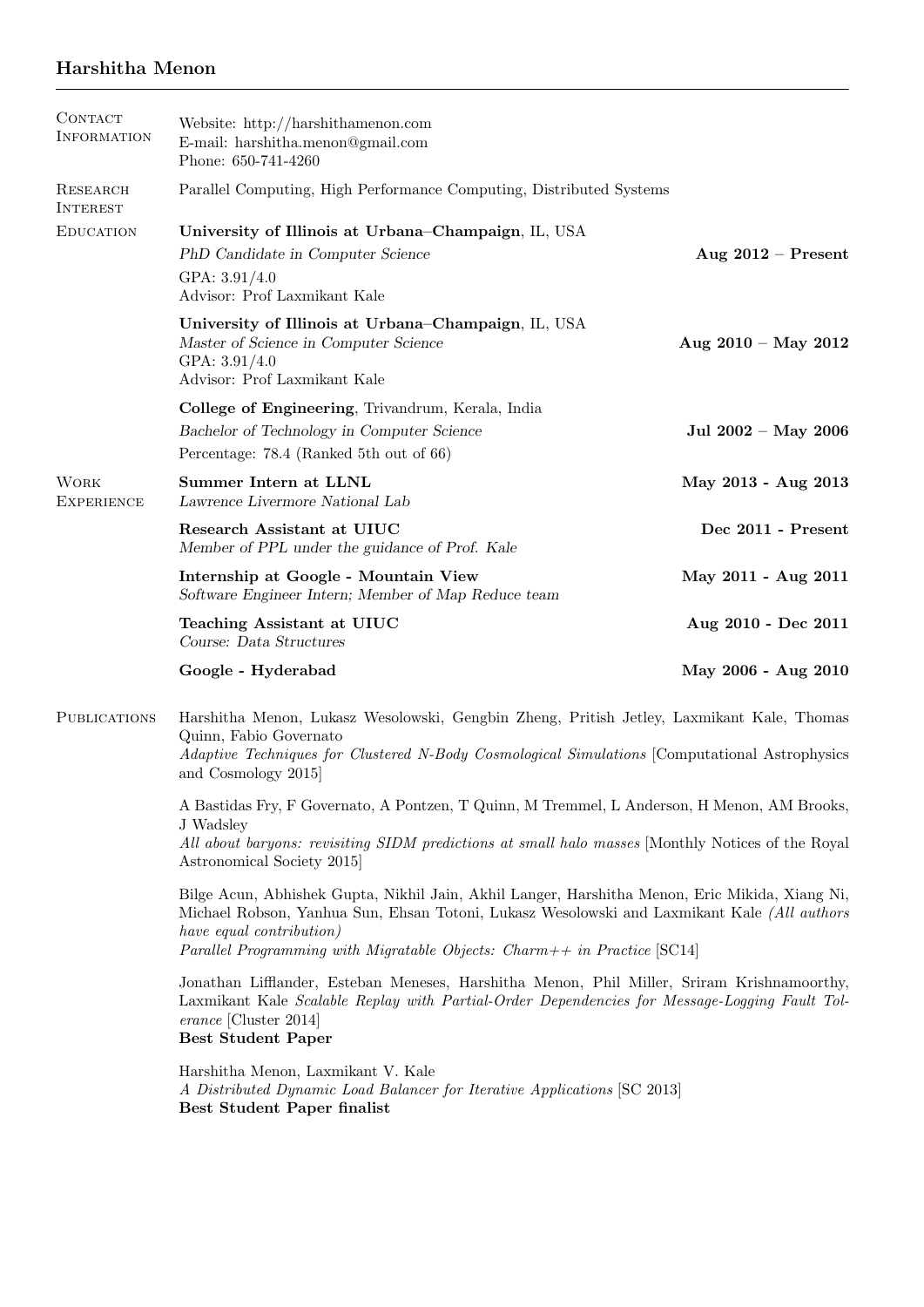Harshitha Menon, Bilge Acun, Simon Garcia De Gonzalo, Osman Sarood and Laxmikant Kale Thermal Aware Automated Load Balancing for HPC Applications [Cluster 2013]

Harshitha Menon, Nikhil Jain, Gengbin Zheng and Laxmikant V. Kale Automated Load Balancing Invocation based on Application Characteristics [Cluster 2012]

Bilge Acun, Akhil Langer, Esteban Meneses, Harshitha Menon, Osman Sarood, Ehsan Totoni, Laxmikant V. Kale

Power, Reliability, Performance: One System to Rule Them All [Under submission for IEEE Computer 2016]

Harshitha Menon, Abhinav Bhatele, Sebastien Fourestier, Franois Pellegrini and Laxmikant Kale Applying Graph Partitioning Methods in Measurement-based Dynamic Load Balancing [Technical report]

#### AWARDS AND **HONORS**

**RESEARCH** 

- Recipient of ACM/IEEE-CS George Michael Memorial HPC Fellowship 2014.
- Best Paper Award at Cluster 2014
- Best Student Paper finalist at SC 2013
- Received Google Anita Borg Scholarship 2014.
- Anita Borg finalist 2013.
- Awarded Siebel Scholarship Class of 2012 The Siebel Scholars Foundation rewards excellence among the top students at the leading graduate schools.
- Best Summer Intern Poster at LLNL 2013
- Member of the PPL team, the finalist for HPC challenge class 2 award 2012.
- Awarded Google Fellowship for Employees, 2010 Competitive fellowship granted to Google employees to pursue higher education based on merit.
- Teaching Excellence Award, UIUC, fall 2011.
- Awarded Founders Award at Google in 2007 for contribution to Gmail.
- Best Graduating Student Award, College of Engineering Trivandrum, 2006.

#### PROJECTS & Epidemic Algorithm for Distributed Load Balancing [SC 2013]

- A distributed algorithm for dynamic load balancing which uses gossip protocol for information propagation.
- Scales to  $131K$  cores of BlueGene/Q.
- New feature in Charm++ production release.

Adaptive Techniques for Clustered N-Body Cosmological Simulations [Computational Astrophysics and Cosmology 2015]

- Addressed many challenges in scaling ChaNGa, n-body simulation code written in Charm++ which enabled it to scale to  $512K$  cores of Blue Waters.
- Implemented scalable load balancing strategy and adaptive techniques to improve performance.

#### Automated Load Balancing based on Application Characteristics [Cluster 2012] Master thesis with Prof.Kale

- An automated framework which takes decisions regarding load balancing for an application.
- The framework instruments multiple characteristics of an application like computation time, communication pattern; and selects an ideal load balancing strategy to be used for it.
- Decisions related to how frequently and when load redistribution needs to be done are taken by the framework; best decisions can be made with minimal efforts from end users.
- Feature in Charm++ production release.

#### Thermal Aware Automated Load Balancing [Cluster 2013]

- An adaptive control system that minimizes the cooling energy by using Dynamic Voltage and Frequency Scaling to control the temperature.
- The framework also detects load imbalance created by DVFS and performs automatic load balancing.

#### Chizu: A Framework to Enable Topology Aware Task Mapping